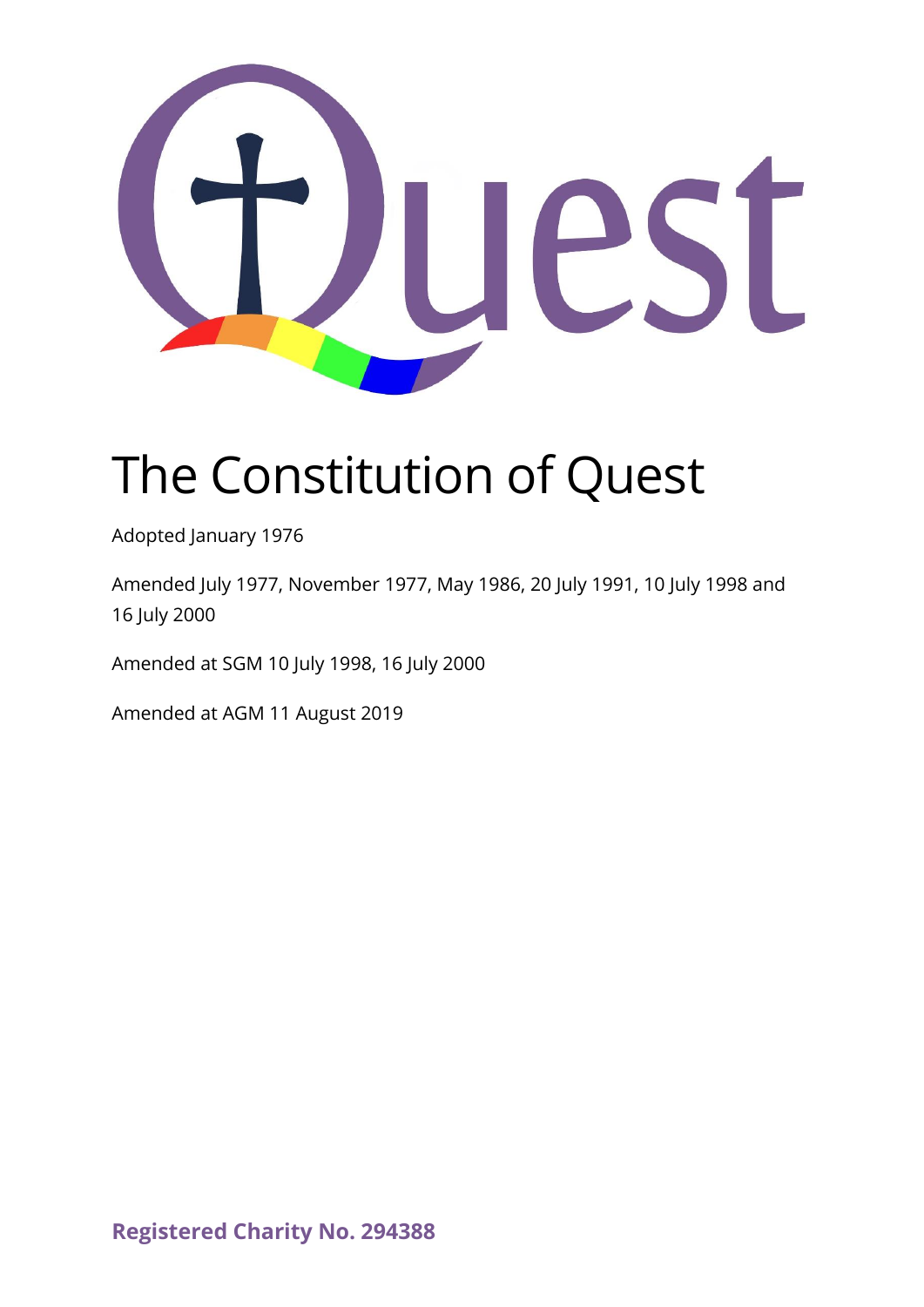# **Table of Contents**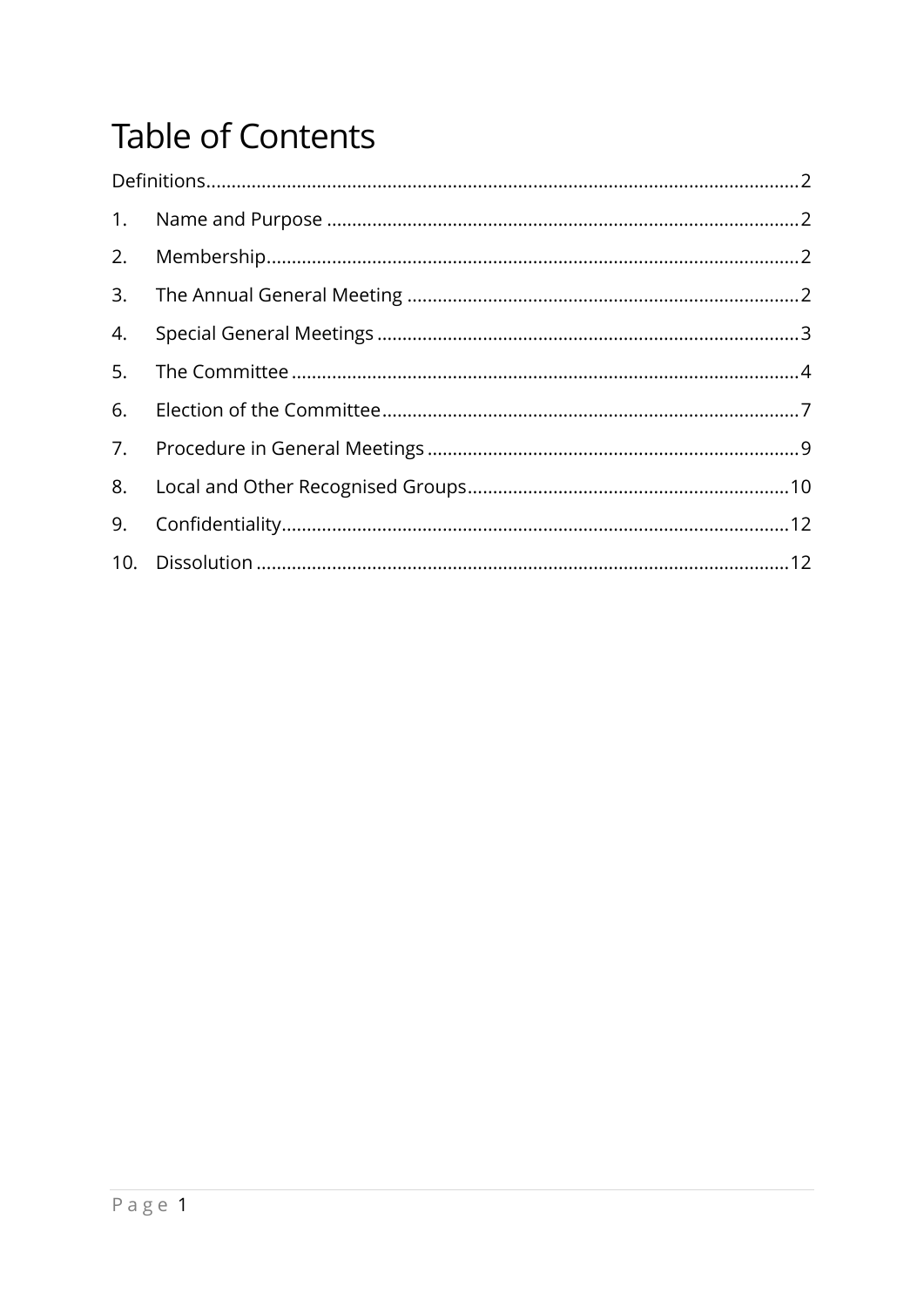## <span id="page-2-0"></span>**Definitions**

- a) Throughout this Constitution the term 'year', except where qualified as a calendar year, shall be understood as the period between one Annual General Meeting and the next.
- b) LGBT+ refers to Lesbian, Gay, Bisexual and Trans-gender/sexual identities, with the '+' indicating other groups, such as asexual, intersex, queer, questioning, etc.

#### <span id="page-2-1"></span>**1. Name and Purpose**

- a) The association shall be known as QUEST
- <span id="page-2-5"></span>b) Its purpose is: To proclaim the gospel of our Lord Jesus Christ for the advancement of the Christian religion amongst LGBT+ Catholics.

## <span id="page-2-2"></span>**2. Membership**

- a) Membership shall be open to anyone who supports the purpose of QUEST, upon payment of an annual subscription, due on a date to be determined by the Committee, the amount of which shall be determined at the Annual General Meeting or at a Special General Meeting.
- b) Members who have paid or renewed their subscription shall be entitled to receive a copy of QUEST national publications and to attend all general meetings of QUEST.
- <span id="page-2-4"></span>c) No member shall be expelled from the association unless by a resolution of the Committee carried by a two-thirds majority of its total membership. A member so expelled shall have the right of appeal to a Special General Meeting, whose decision shall be final.

# <span id="page-2-3"></span>**3. The Annual General Meeting**

a) The Annual General Meeting shall be held in each calendar year. At least sixty days beforehand, the Committee shall send to each member a preliminary notice of the meeting. If a member wishes to bring forward any business at this meeting, the member shall give signed notice to the Secretary in writing, by post or committee approved electronic means, of such intention at least forty-two days before the date of the meeting,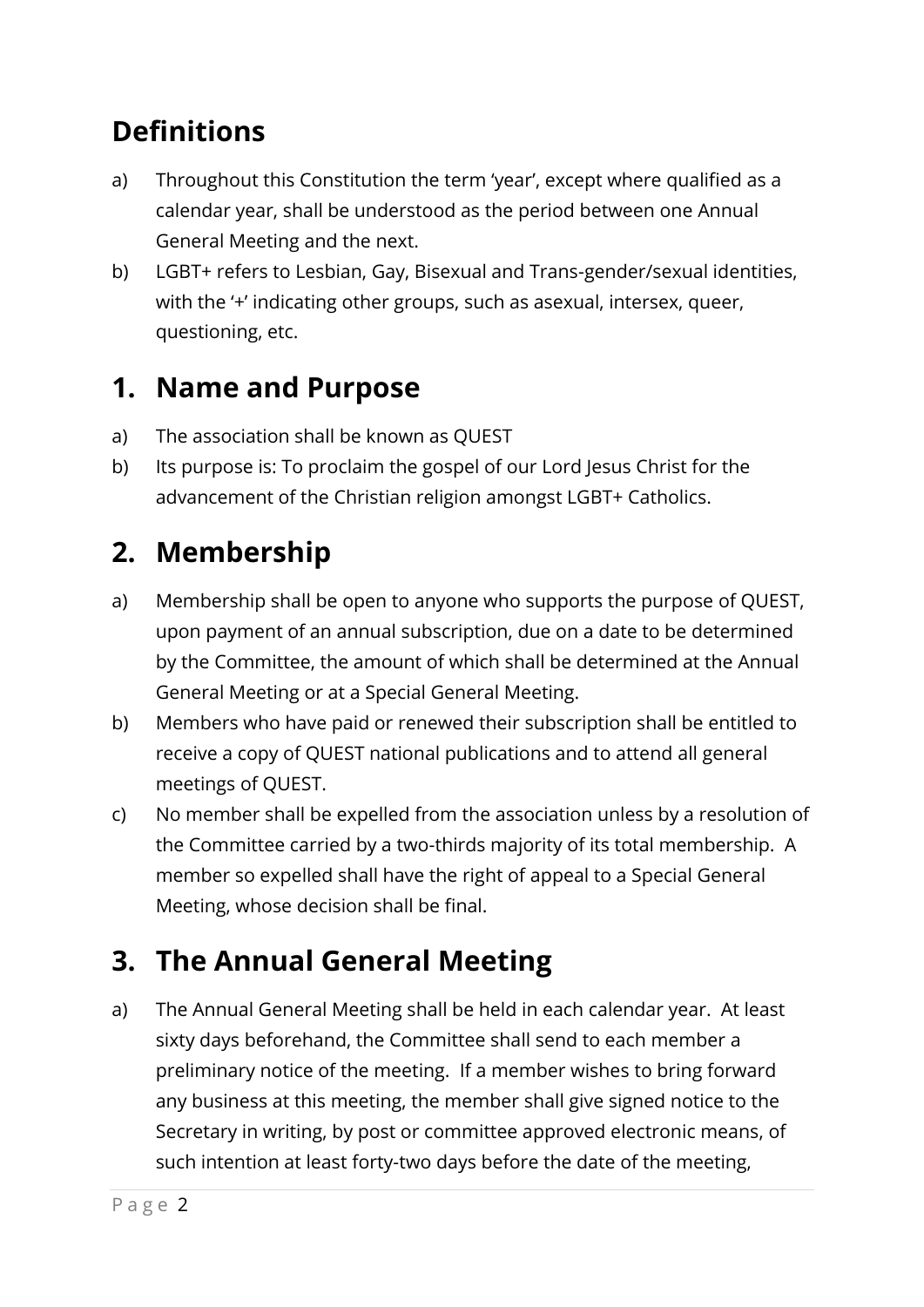providing that any two members may respectively propose and second in writing, by post or committee approved electronic means, an emergency motion at any time before the beginning of business at the meeting.

- b) At least fourteen days before the Annual General Meeting, the Committee shall send to each member a notice stating the place, time and agenda of the meeting. Such notice shall include in full any motions or constitutional amendments that may have been submitted, together with a list of nominees for election and their nominators. The day and time of the meeting shall be chosen to permit the attendance of the greatest possible number of members.
- c) The agenda of the Annual General Meeting shall include:
	- i) reports from the Chair and the Secretary of the work of the Committee during the previous year;
	- ii) a report from the Treasurer of the finances of the group during the previous year;
	- iii) election of a Committee.
- d) If any emergency motion shall have been submitted, then the first item of business shall be to decide whether the motion be added to the agenda, the proposer or seconder being required to show to the satisfaction of the meeting first, that the normal forty-two days' notice could not have been given of this motion and second, that it would be to the detriment of the Association if the motion were left undecided until a subsequent General Meeting. If the emergency motion be added to the agenda of the Annual General Meeting, then it shall lie within the discretion of the chair to decide at what stage of the business it shall be taken.

#### <span id="page-3-0"></span>**4. Special General Meetings**

a) A Special General Meeting shall be called on the requisition in writing of at least twenty-five members, within the calendar month following that in which their requisition is received by the Secretary. If more than one requisition shall have been received, the Committee may call a single meeting for which the business brought forward in the several requisitions shall comprise the agenda; provided the order of items on the agenda shall be that in which the requisitions were received.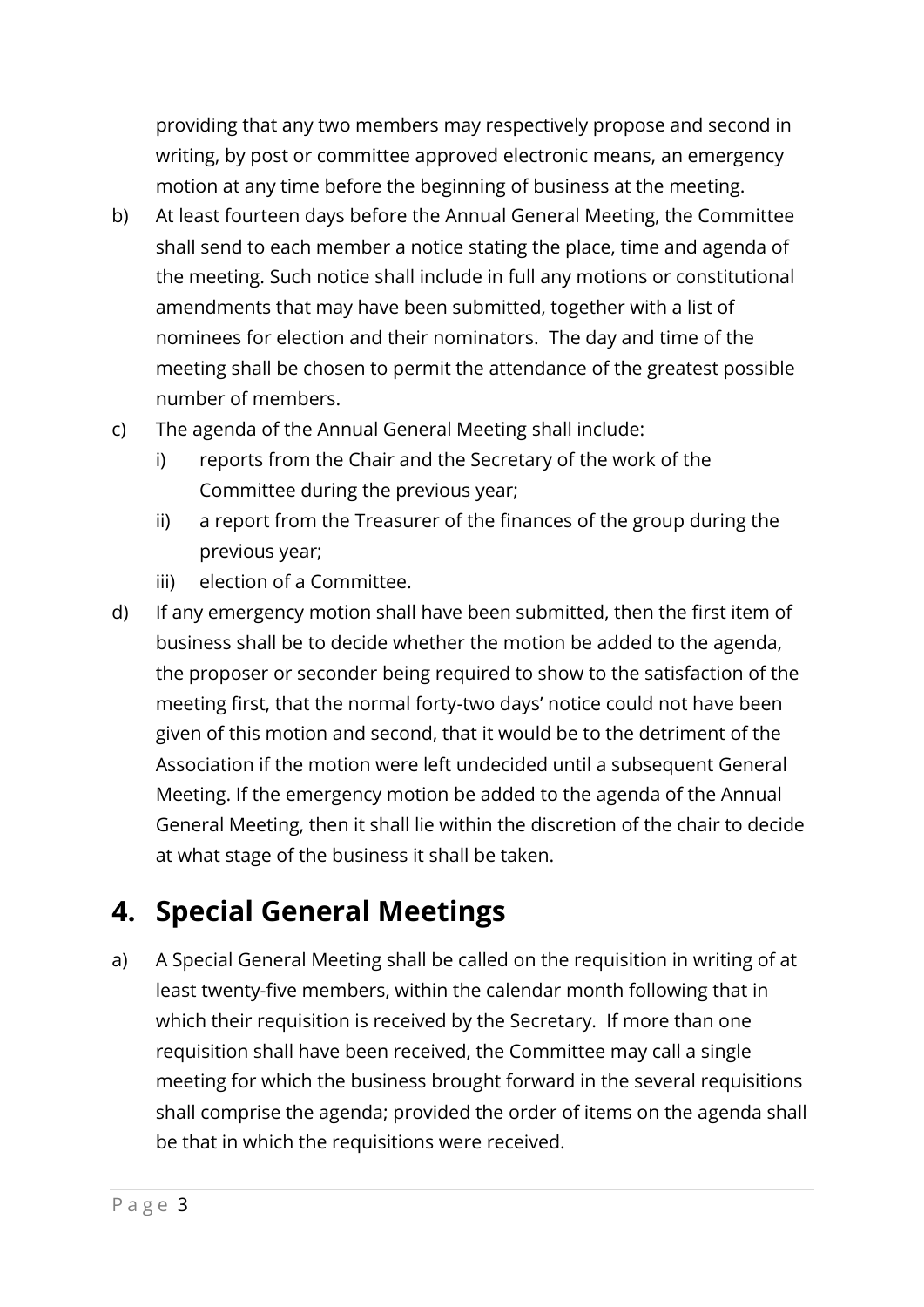- b) The Committee may call a Special General Meeting and shall do so upon appeal in writing, and within one month of such appeal, by a member expelled from the association by the Committee, in accordance with the provision of Title [2](#page-2-2) [\(Membership\)](#page-2-2) ¶[\(c\).](#page-2-4)
- c) At least fourteen days before a Special General Meeting, the Committee shall send to each member a notice stating the place, time and agenda of the meeting. Such notice shall include in full any motions or constitutional amendments that may have been submitted.
- d) A Special General Meeting, once called, may not be cancelled; provided that the Committee may, for a serious reason, postpone it to a specified date not more than one month later than the original date. In this event, every member shall be informed at least two weeks beforehand of the new date, place and time.
- <span id="page-4-1"></span>e) The business that may be transacted at a Special General Meeting shall be limited to that of which intimation has been given in the notice convening the meeting and no "Any Other Business" item may be included.
- f) The Chair shall take the chair at a Special General Meeting, or, in the chair's absence, the Deputy Chair, provided that, notwithstanding the provisions of ¶[\(e\)](#page-4-1) of this Title, a member may propose as the first item of business that another member of the association be elected to take the chair.

# <span id="page-4-0"></span>**5. The Committee**

- a) There shall be a Standing Committee of the association consisting of four officers (Chair, Deputy Chair, Secretary and Treasurer) together with not more than six other elected members. Every officer shall be a Catholic neither in Holy Orders nor a member of an Institute of Consecrated Life, as defined in the Code of Canon Law of 1983. Not more than two members of the committee may be in Holy Orders or members of an Institute of Consecrated Life. Not more than two members of the Committee may be Christians who are not Catholics.
- b) The Chair shall:
	- i) Keep under review all QUEST activities and ensure that they conform to the association's purpose;
	- ii) co-operate closely with the other officers regarding constitutional and policy matters and report to the Committee any action taken;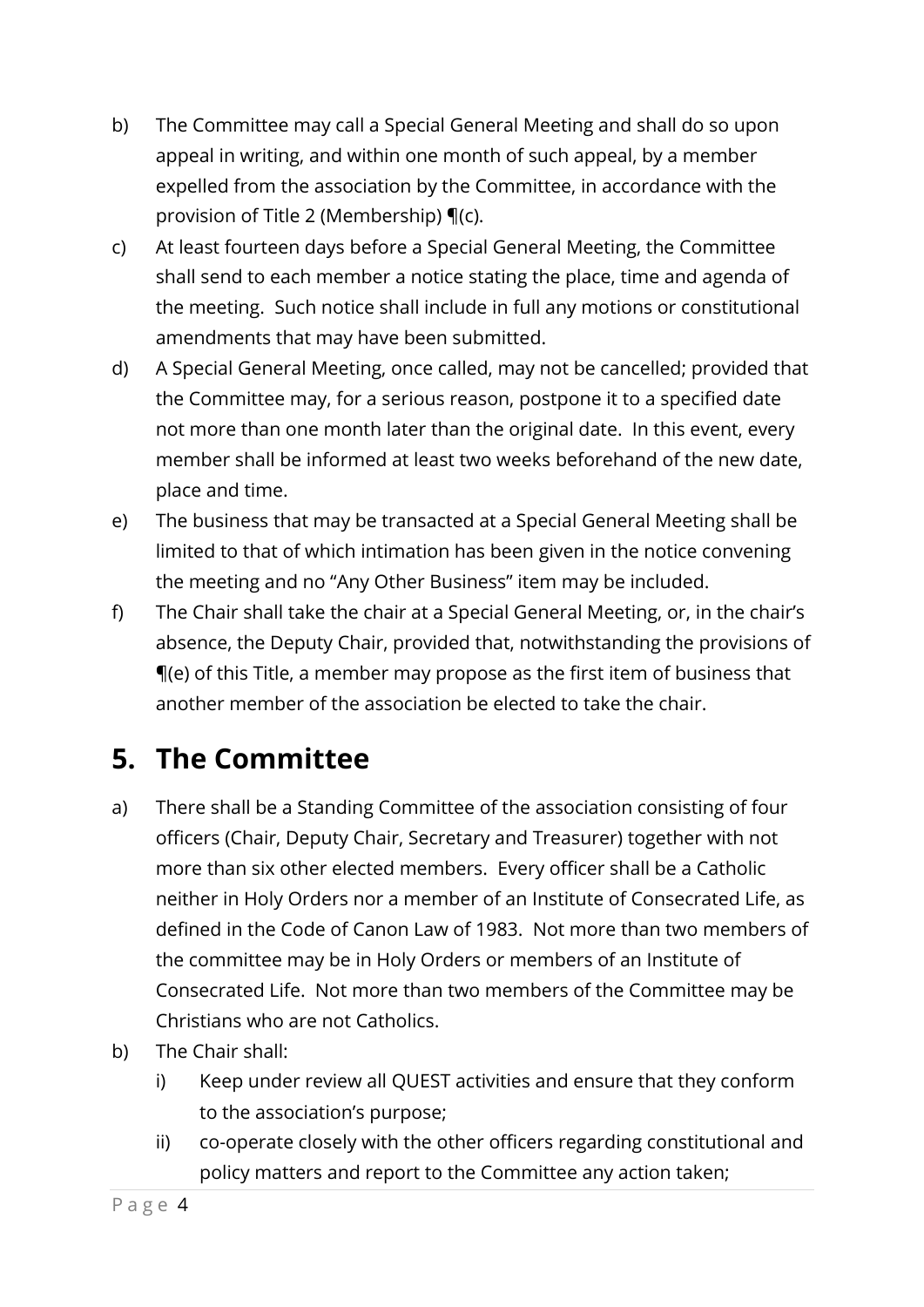- iii) normally take the chair at Committee meetings and General meetings;
- iv) be responsible for making public statements on behalf of QUEST and report any such action to the committee.
- c) The Deputy Chair shall:
	- i) act for the Chair in the latter's absence or in case of incapacity;
	- ii) perform any duties delegated to them by the Chair.
- d) The Secretary shall:
	- i) convene all meetings of the Committee, keep Minutes of all General Meetings and Committee Meetings and issue all notices and keep the membership informed, through the appropriate QUEST National publications, of the general proceedings, activities and decisions of the Committee;
	- ii) receive all correspondence addressed to QUEST and communicate it to the Committee or the appropriate member thereof;
	- iii) keep a register of members in good standing, process applications for membership and advise conveners of local groups of new members in their area and changes in members' details;
	- iv) ensure that QUEST complies with data and information governance legislation.
	- v) be responsible for distribution of QUEST national publications; providing that arrangements for distribution may be delegated, with the approval of the Committee.
- e) The Treasurer shall:
	- i) be responsible for the financial assets of the association, for receipts and payments on its behalf and for keeping accounts, including such as are required by the HM Revenue and Customs and the Charities Commission;
	- ii) inform members of when their subscriptions are due;
	- iii) submit an annual report and such other documentation as is required by the Charity Commission.
- f) It shall be the duty of the Committee:
	- i) to meet regularly, at least four times in the year, with not more than four months elapsing between any two meetings;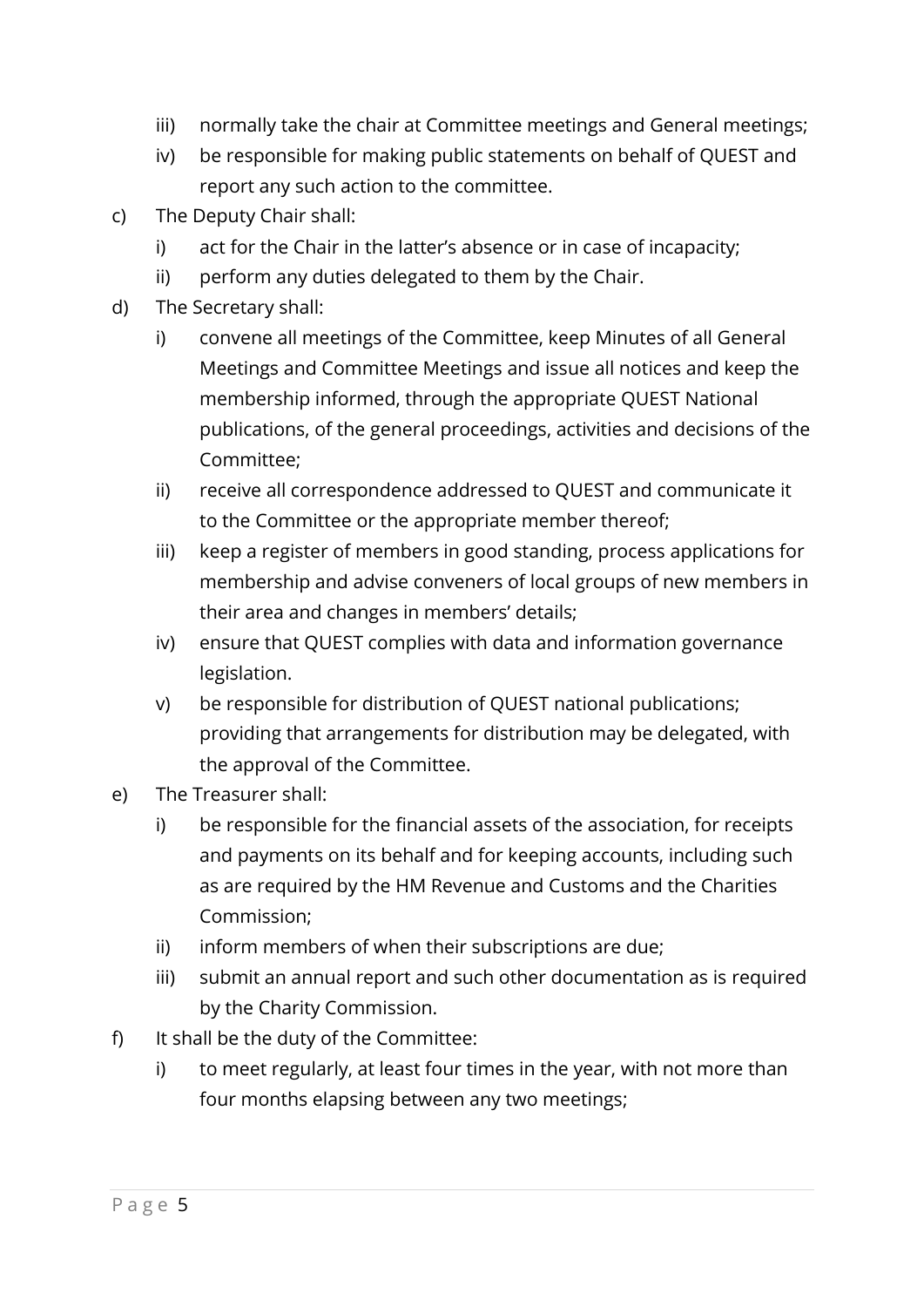- ii) to review, at its first meeting, any Standing Orders, Job Descriptions and other arrangements, appointments or procedures approved by previous committees and either confirm, terminate or amend them:
- iii) to arrange for General Meetings of the association;
- iv) to ensure that all resolutions of General Meetings are communicated to the proper persons, or otherwise duly enacted;
- v) to be responsible for QUEST's national services;
- vi) to approve the Minutes of all Committee Meetings;
- vii) to appoint an Examiner, who has not been a member of the Committee during the year in question, to examine the association's accounts for the Annual General Meeting:
- viii) to submit such reports and information to the HM Revenue and Customs and Charities Commission as they may require;
- ix) to appoint members to other duties as may be expedient for better consideration and dispatch of business.
- g) The Committee may:
	- i) draw up Standing Orders for the better conduct of its business;
	- ii) appoint ad hoc sub-committees and working parties with specific terms of reference, which shall report to the Committee;
	- iii) appoint individual members of QUEST to perform specified functions;
	- iv) make such regulations concerning local groups as it deems necessary, subject to the provisions of Title [8](#page-10-0)  $\P$ [\(a\);](#page-10-1)
	- v) set up Trust Funds as it deems appropriate.
- h) Three members, one of whom shall be an officer, shall form a quorum for Committee Meetings.
- i) The dates and places of Committee Meetings shall be published to members of the association. Conveners of recognized QUEST groups may attend Committee Meetings; other members of the association may attend at the discretion of the Chair.
- j) Committee members may be paid all reasonable out-of-pocket expenses incurred by them in attending and returning from meetings of the Committee or Special General Meetings or in connection with the business of QUEST. The Committee may, at its discretion, extend this provision to any other person.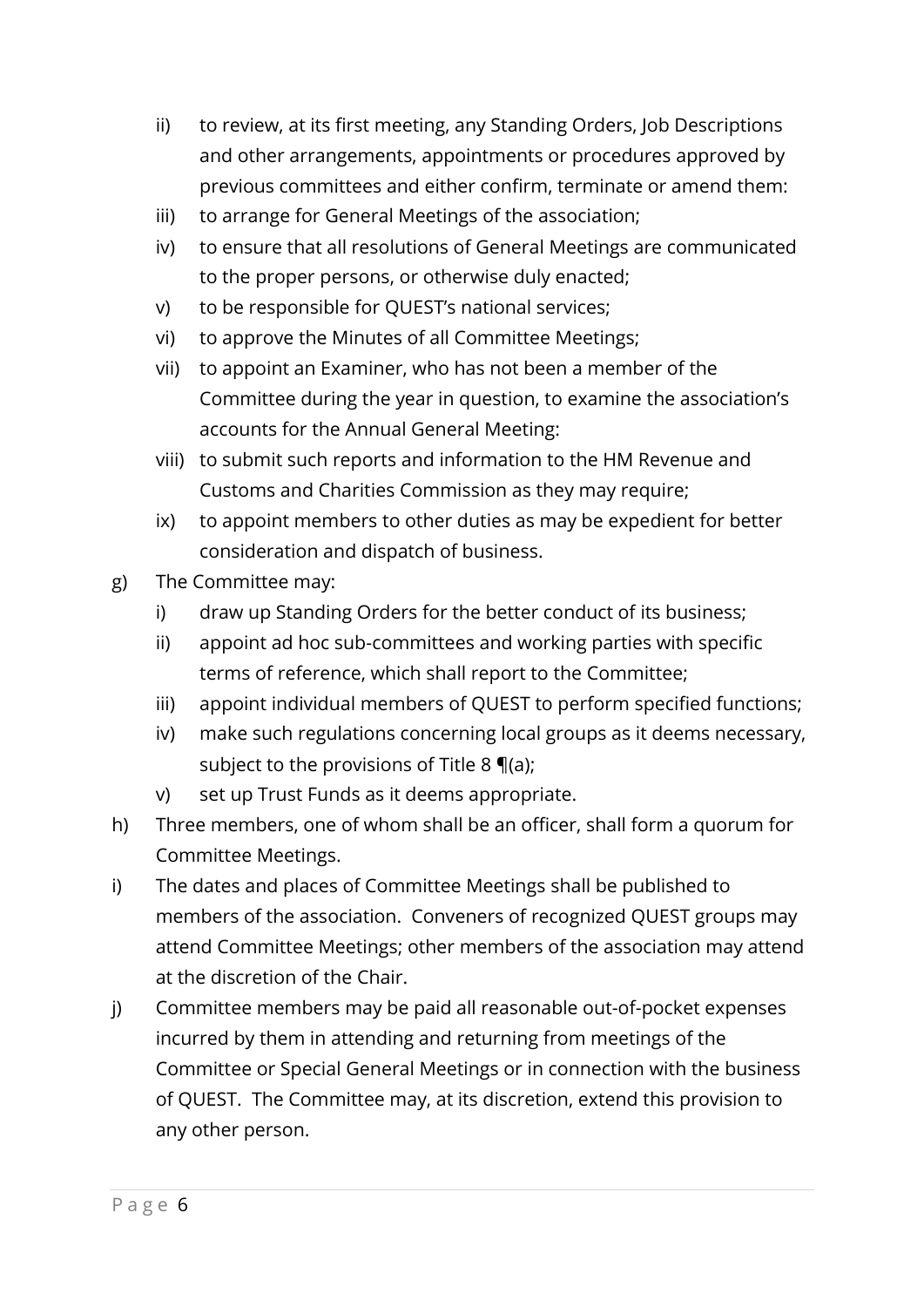#### <span id="page-7-0"></span>**6. Election of the Committee**

- a) Only members of the association shall be eligible for election, appointment, co-option to or membership of the Committee.
- b) The tenure of office of members of the Committee shall be one year.
- c) Every candidate for membership of the Committee shall be nominated by two other members of the association, named as proposer and seconder respectively. No member of the association may nominate more than two candidates. Nominations shall be for Chair, Deputy Chair, Secretary, Treasurer or for ordinary membership of the Committee.
- d) Nominations in writing, by post or committee approved electronic means, signed by the nominators, shall be sent to the Secretary at least forty-two days before the election. The written consent of the nominee shall be obtained beforehand (and can be submitted by post or electronic means eg clear photo or PDF of the signed document sent by email).
- e) The Committee shall, in the final notice convening the Annual General Meeting, publish a list of nominees and their nominators.
- f) If more than one member be nominated for Chair, Deputy Chair, Secretary or Treasurer, election shall be by secret ballot (by post or electronic means), by single transferable vote. If just one member be nominated, those members in favour of the nominee's election shall be asked to indicate by a show of hands and the nominee shall be deemed elected if there be a majority of the members present. If either no member be nominated for or no member be elected to any of these four offices, the Committee shall, at its first or second meeting, appoint one of its members thereto.
- g) If more than six members be nominated for ordinary membership of the Committee, votes shall be cast for each member nominated, by secret ballot (by post or electronic means) and by multiple transferable vote, each member being able to vote for at most six candidates. The six candidates receiving the greatest number of votes shall be deemed elected; provided that, if either more than two candidates either in Holy Orders or being members of an Institute of Consecrated Life, or more than two candidates being Christians who are not Catholics, would thereby be elected, only the two candidates in each case receiving the greatest number of votes shall be deemed elected and the votes cast for the remainder shall be re-allocated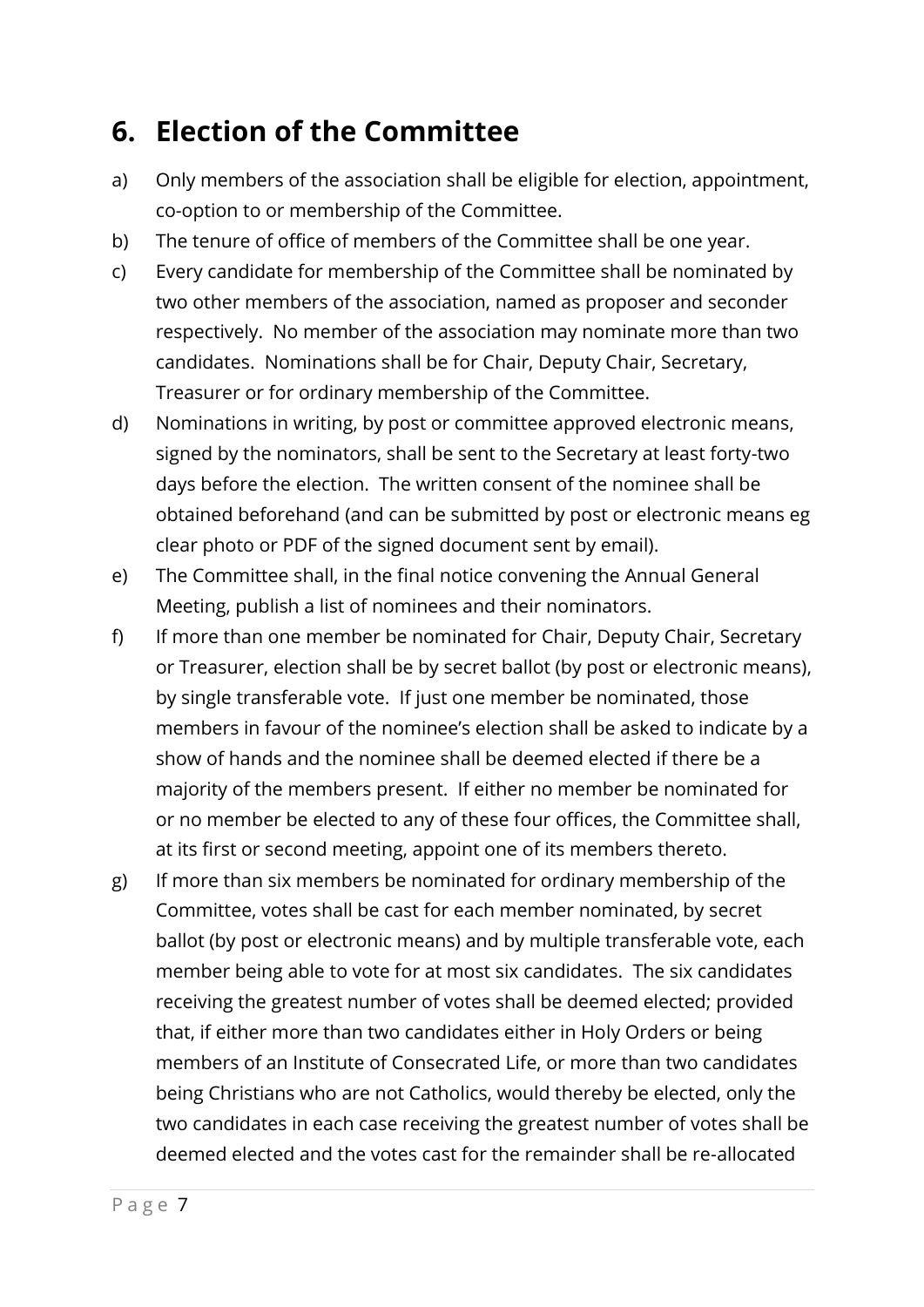in accordance with the preferences expressed by the voters on their ballot papers.

- h) If fewer than seven members be nominated for ordinary membership of the Committee, votes shall be cast severally for each member nominated, by show of hands. Each candidate who shall receive a majority of the votes of those members present shall be deemed elected.
- i) When a ballot is held, each candidate may submit a statement, of not more than three hundred words, which shall be sent to members with their ballot papers.
- j) In the event of a tie in any election under  $\P$  (f),  $\P$  (g) or  $\P$  (h) of this Title, the chair of the Annual General Meeting shall have an additional (casting) vote.
- k) Membership of the Committee shall be vacated by any of its members who:
	- i) resigns from office in writing, by post or committee approved electronic means, to the Secretary; or
	- ii) is prohibited by law from serving as the trustee of a charity; or
	- iii) is absent from three successive meetings of the Committee without special leave of absence from the Committee and it passes a resolution that the member has, by reason of such absence, vacated office; provided that any such member shall first be given an opportunity to make representation to the Committee; or
	- iv) becomes incapable, in the opinion of the Committee, on medical or psychological grounds of carrying out the duties of a Committee member; or
	- v) is removed from office by resolution of a General Meeting; or
	- vi) ceases to be a member of QUEST.
- l) Any vacancy on the Committee arising from death, resignation or otherwise may be filled by appointment of the Committee from among the members of the association until the next Annual General Meeting; provided that, if the office of Chair falls vacant, it shall be assumed by the Deputy Chair until the next Annual General Meeting.
- m) The Committee may co-opt not more than three members of the association to exercise specified functions and shall determine the voting rights and periods of service of such persons.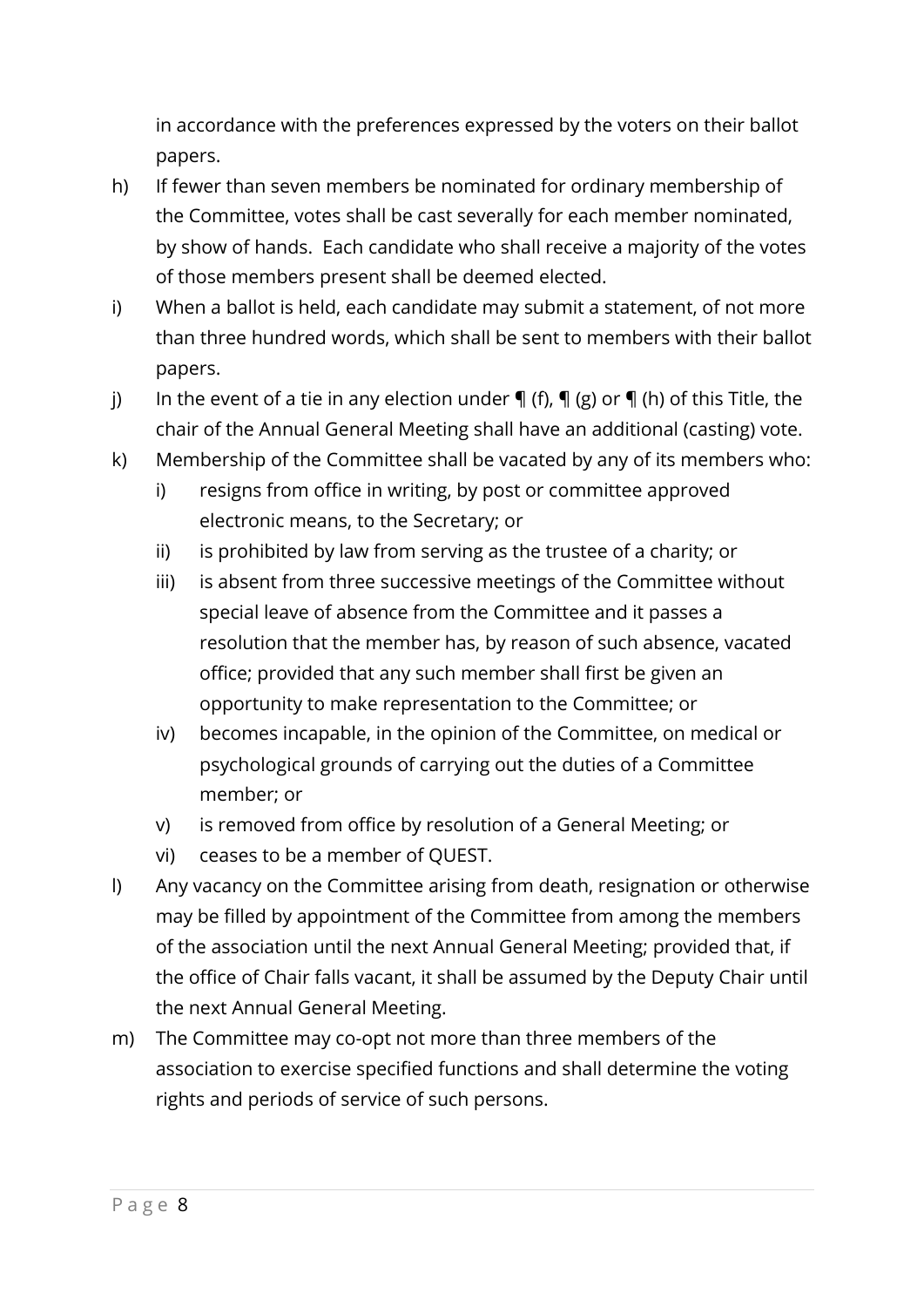#### <span id="page-9-0"></span>**7. Procedure in General Meetings**

- a) At any General Meeting of the association the adjournment of the meeting may be proposed at any time from the chair or proposed and seconded from the floor of the meeting. The motion shall be put forthwith and, if it be carried, the meeting shall be adjourned so soon as a resolution proposing a time for re-convening has been carried; providing that the meeting may be adjourned indefinitely.
- b) No discussion shall take place, or vote be taken, upon any proposition or amendment until it shall have been moved by one member and seconded by another. The mover of a proposition or amendment shall always have a right of reply at the close of the debate thereon.
- c) If any two members of the association give notice that one wishes to move and the other to second more than one proposition at a general meeting of the group, they may, at the discretion of the chair, move and second such propositions simultaneously and the subsequent debate shall be upon all the propositions so moved. But if any subsequent amendment to any such proposition be moved and seconded, and the mover and seconder of the original proposition do not accept the amendment, then the debate shall forthwith be restricted to the amended proposition and only when a vote upon it has been taken shall the debate upon the propositions remaining be resumed. When more than one proposition be moved simultaneously, the mover shall have the right of reply only once, to the debate on the propositions taken together. Each proposition shall nevertheless be voted upon separately.
- <span id="page-9-1"></span>d) Every vote in a General Meeting shall be taken immediately after the close of debate, if any, upon the proposition. Every question shall be settled by a simple majority of those present and voting, with the chair having a second (or casting) vote in the case of a tie; provided that a two-thirds majority of those present and voting shall be required for any amendment of, addition to or deletion from this Constitution and for the removal of a member of the Committee. No alteration shall be made to Title [1](#page-2-1) ¶[\(b\)](#page-2-5) or to this paragraph without the consent of the Charity Commission and no alteration to this Constitution shall be made which would have the effect of causing QUEST to cease to be a registered Charity.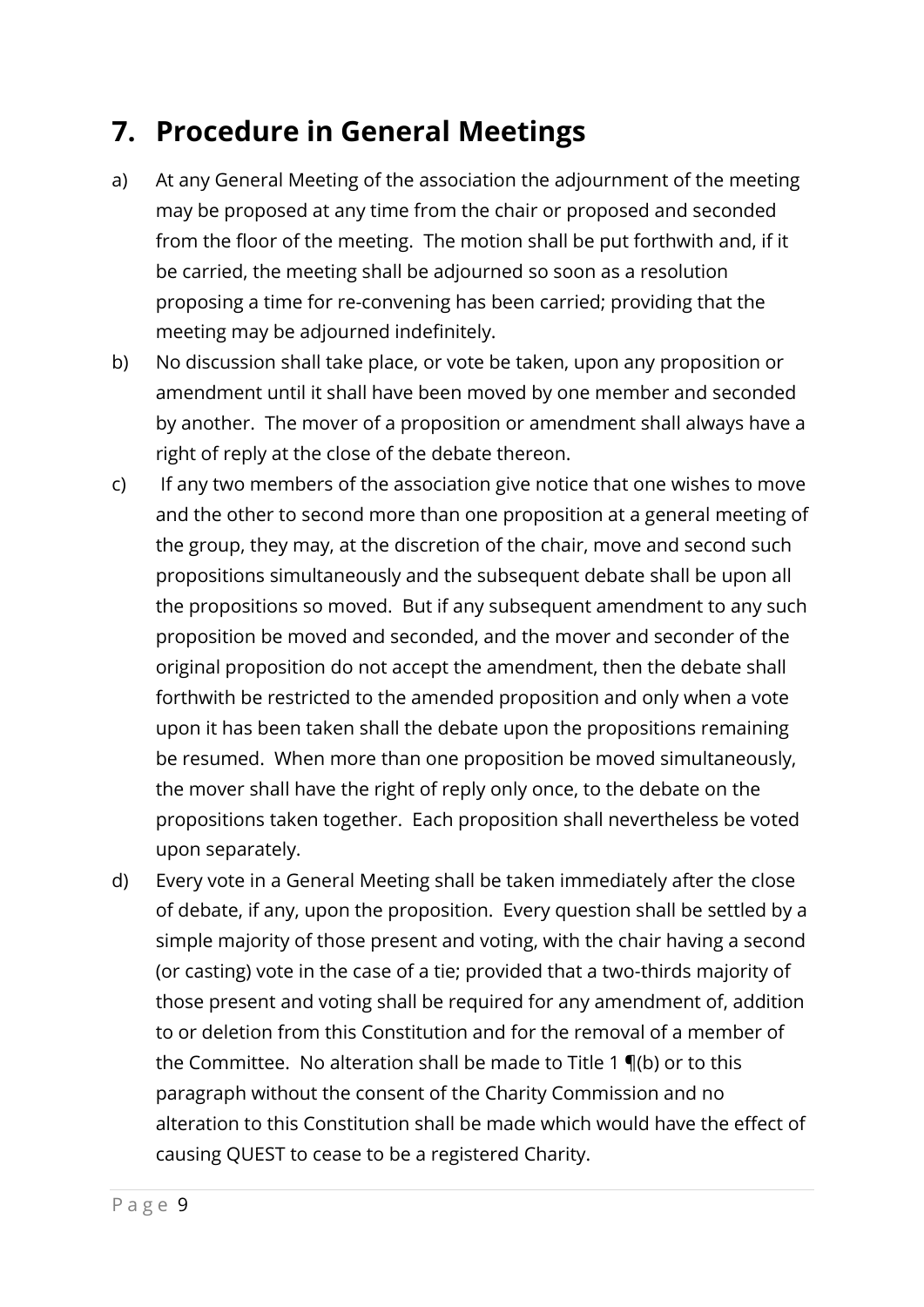- <span id="page-10-2"></span>e) Any change to this Constitution enacted under the provisions of ¶[\(d\)](#page-9-1) shall be subject to ratification by a simple majority of members voting in a secret ballot (by post or electronic means), which shall be held within sixty days of the meeting at which the change was enacted. Each change separately voted upon in the General Meeting shall be separately proposed for ratification. The proposer of the change may submit a statement of not more than five hundred words giving the reasons for the change and, if the change was contested at the meeting, the Committee shall obtain a corresponding statement from the appropriate member. These statements shall accompany the ballot papers. No change should be put into practice until it has been ratified.
- f) No resolution of a General Meeting shall be rescinded or varied unless notice of such proposed alteration shall have been given in the notice convening the meeting at which the change is proposed.
- g) No ballot of members of the association, save as provided elsewhere in this Constitution, may be taken without authorisation by a General Meeting, nor may the result of a ballot be deemed to override any resolution carried at a General Meeting, except as provided in ¶[\(e\)](#page-10-2) above, unless the meeting authorising the ballot shall have so decided.
- h) Twenty-five members or twenty per cent of the total membership, whichever is the less, shall form a quorum for General Meetings. No business that is not cited in the agenda shall be taken unless two thirds of the members present agree that it shall be taken.
- i) If the meeting be inquorate no decision shall be made but a further meeting shall be called, to be held within sixty days of the inquorate meeting and if that meeting also be inquorate it may conduct its business as if it were quorate.
- j) General Meetings may instruct the Committee to appoint ad hoc committees and working parties. The Committee shall appoint one of its members as an ex officio member of each such committee or working party.

#### <span id="page-10-0"></span>**8. Local and Other Recognised Groups**

<span id="page-10-1"></span>a) Individual members may form themselves into a group by reason of geographical proximity, similar interests, etc. and apply to the Committee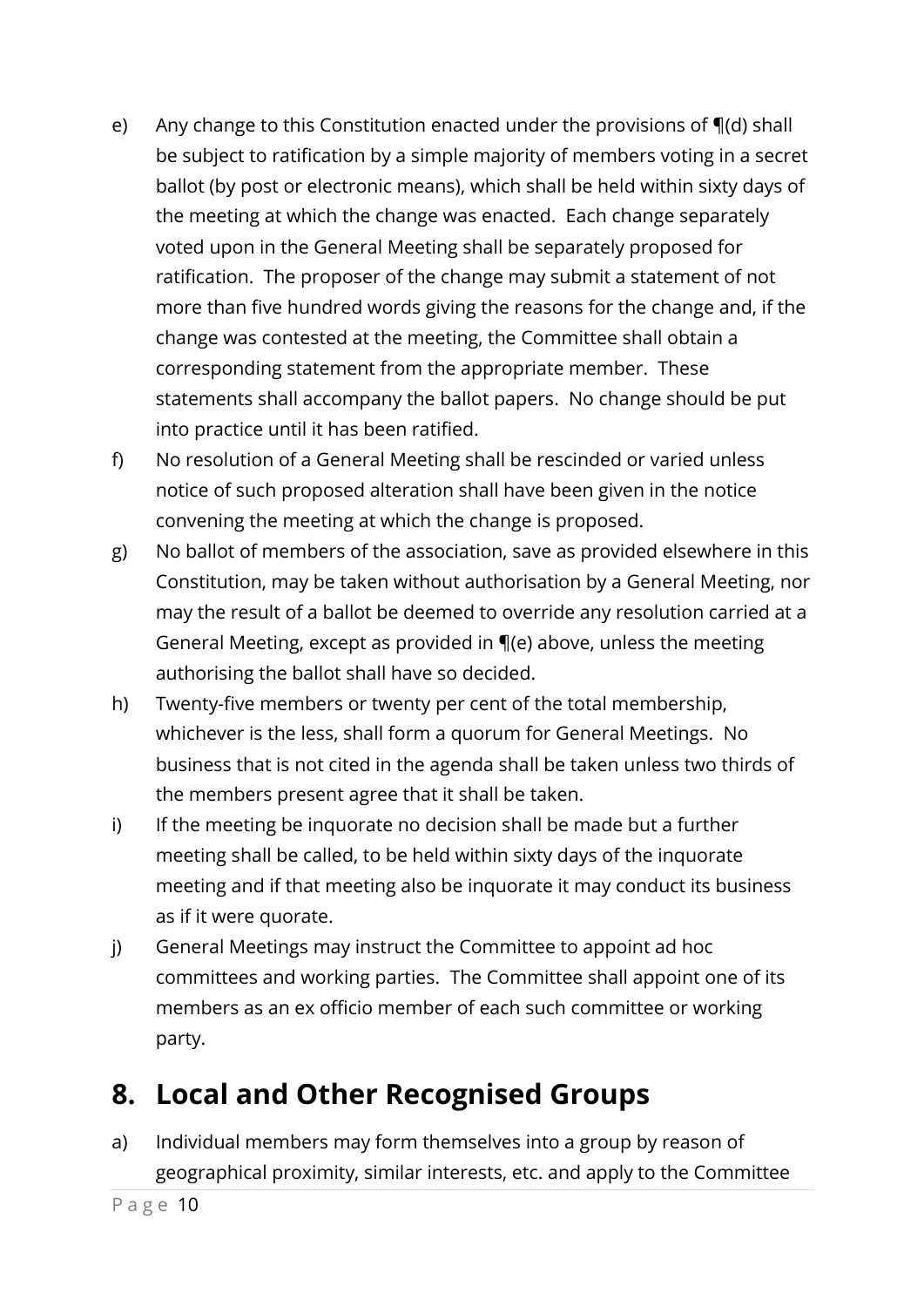for formal recognition. Such groups shall be subject to the following condition

- i) They must be committed to the purpose of QUEST as stated in Title [1](#page-2-1) ¶[\(b\)](#page-2-5) of this Constitution and must encourage their members to join QUEST;
- ii) They must be open to anyone who is eligible to be a member of QUEST; provided that they may exclude anyone whose behaviour is liable to be prejudicial to the good conduct of the group's business;
- iii) Each group must have a convener who has been a member of QUEST for at least one year and who agrees that their name and contact details, or that of a contact, being given in QUEST publications and the group must contain at least two other members of QUEST. So as soon as a group elects or appoints a new convener or contact, the Secretary of QUEST shall be informed, and the approval of the Committee be sought;
- iv) Members of QUEST shall be notified of the name and contact details, of the convener or contact of any local group within whose area that person may reside;
- v) The group may use the name of QUEST, e.g. 'QUEST Blankshire' and its officers may use QUEST headed writing-paper provided that the paper shall always bear the following text: 'QUEST Blankshire (or whatever may be the name of the group) is an independent local group, recognised by QUEST and is not itself a registered charity';
- vi) A copy of each newsletter or programme issued by the group shall be sent to the Secretary of QUEST or other member of the Committee designated by it for this purpose. In addition, each convener or contact must furnish an annual report of the activities of the group to the Secretary of QUEST;
- vii) The provisions of Title 9 of this Constitution shall apply to the names and all contact details of members of the group and of any other QUEST members with which they may be provided;
- viii) Each group shall be responsible for its own finances and must be selfsupporting. It may own and operate a Bank or Building Society account in its own name. It shall keep financial records which shall be open to inspection either by its members or by the committee of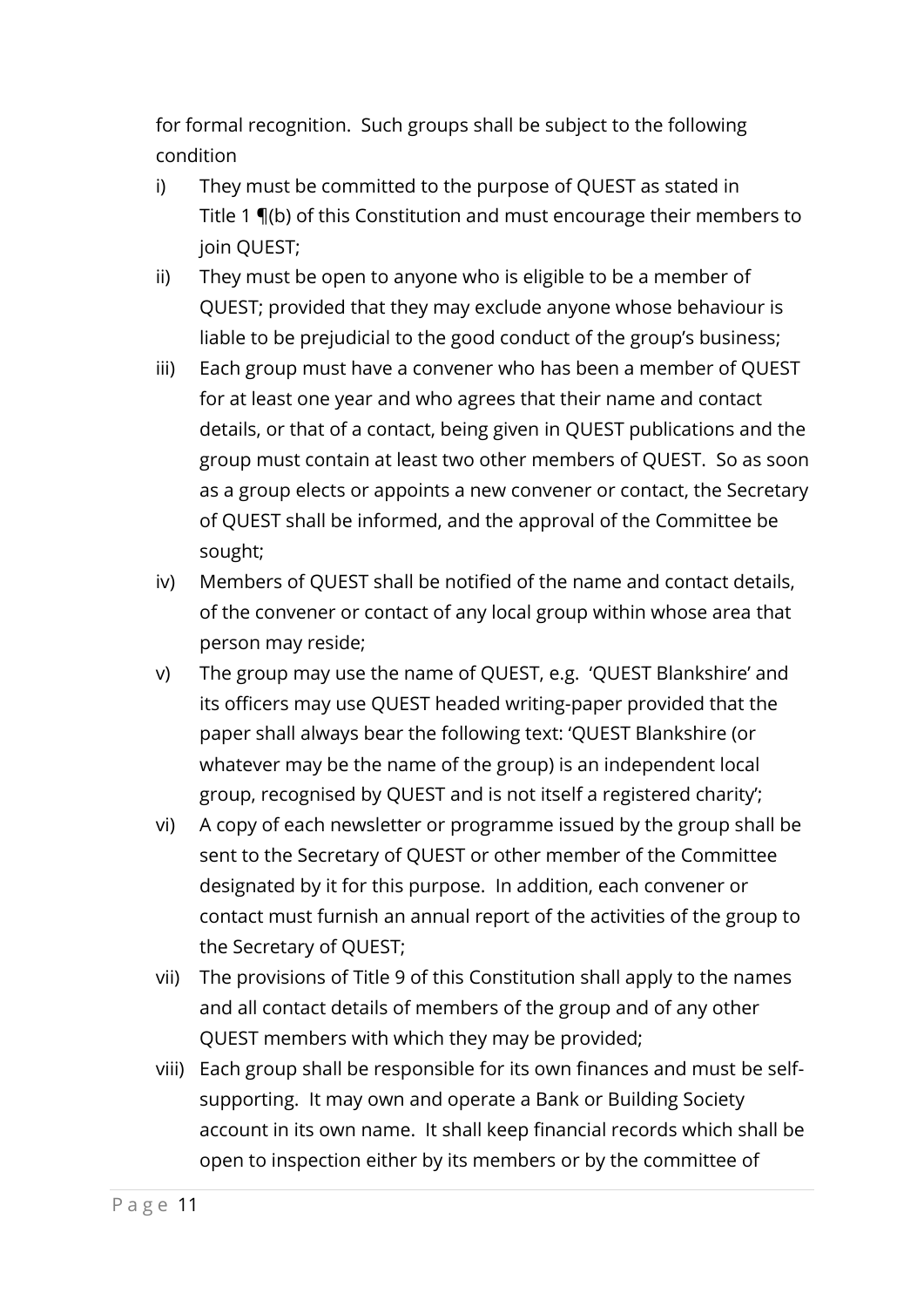QUEST. QUEST does not claim ownership of any of its assets and does not accept responsibility for any of its liabilities. When appealing for funds, whether from its own members or other people and whether by way of levy, contribution, fees or donation, it shall make clear that the appeal is for group funds and not for QUEST in the following terms: "This levy/contribution/fee/donation goes to independent local group funds; it does not go to QUEST and it does not make you a member of QUEST".

- b) The Committee may at any time withdraw recognition of a previously recognised group and the group itself may also withdraw from recognised status. In either case the group must forthwith cease to use the name of QUEST.
- c) The Committee shall provide the following services to recognised groups:
	- i) publicity, through QUEST publications and in other ways;
	- ii) details of QUEST members in the area served by the group;
	- iii) headed writing-paper (in digital format);
	- iv) support and help as needed from the Committee and any member thereof who may be given responsibility for liaison with local groups.

# <span id="page-12-0"></span>**9. Confidentiality**

Any information held now or at any time in the future by QUEST or by any person acting on behalf of QUEST which includes names, contact information or other personal details of individuals who are, or who have been at any time, members of QUEST or members of any affiliated organisation and which have been acquired by the association as a result of that individual's membership of the association or of an affiliated organisation, shall be treated as having been acquired for the purpose of carrying on the work of QUEST and shall be held subject to an implied undertaking to hold it in confidence and in conformity with all current data and information governance legislation.

# <span id="page-12-1"></span>**10.Dissolution**

a) The association shall be dissolved if it shall be so decided by a general meeting or if the number of members of the Association shall fall below ten.